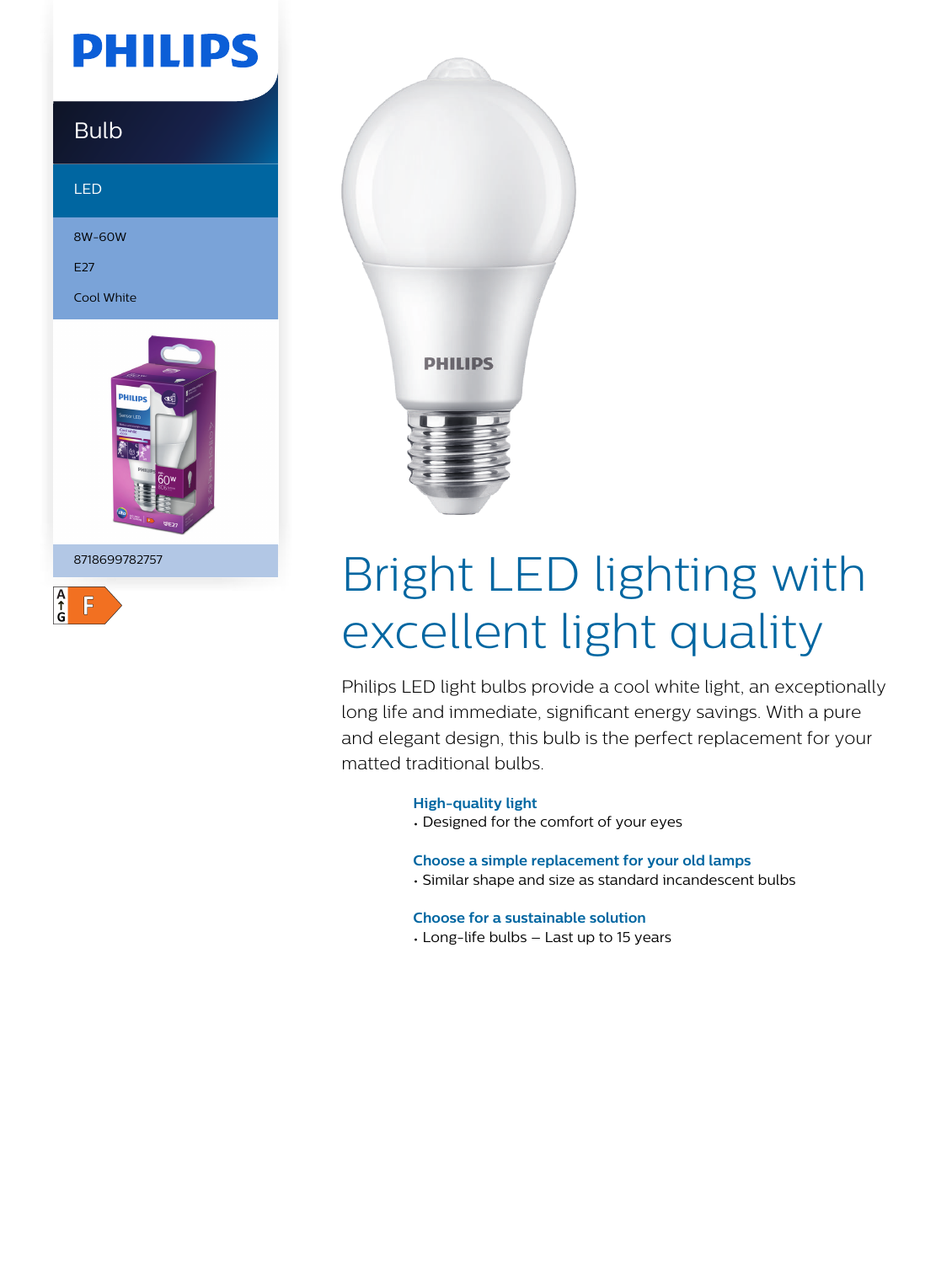#### 8718699782757

### **Highlights**

#### **Gentle LEDs, easy on the eyes**



It's easy to see how harsh lighting can strain the eyes. Too bright, and you get glare. Too soft and you experience

flicker. Now you can gently light up your world with LEDs designed to go easy on the eyes, and create the perfect ambience for your home.

#### **Replaces lustre incandescents**

With its beautiful design and familiar shape, this energy-saving LED bulb is the perfect sustainable replacement for traditional incandescent bulbs.

#### **15,000-hour rated average life**



With a lifetime of up to 15,000 hours, you can reduce the hassle of frequently replacing your light bulbs, and enjoy a perfect lighting solution for over 15 years.

## Specifications

#### **Bulb characteristics**

- Dimmable: No
- Intended use: Indoor
- Lamp shape: Non-directional bulb
- Socket: E27
- Technology: LED
- Type of glass: Frosted

#### **Lamp dimensions**

- Height: 12.2 cm
- Weight: 0.081 kg
- Width: 6.3 cm

#### **Durability**

- Average life (at 2.7 hrs/day): 15 a
- Lumen maintenance factor: 70%
- Nominal lifetime: 15,000 h
- Number of switch cycles: 50,000

#### **Light characteristics**

- Colour consistency: 6SDCM
- Colour rendering index (CRI): 80
- Colour temperature: 4000 K
- Light Colour Category: Cool White
- Nominal luminous flux: 806 lm
- Starting time: <0.5 s
- Warm-up time to 60% light: Instant full light
- Colour Code: 840 | CCT of 4000K

#### **Miscellaneous**

• EyeComfort: Yes

#### **Other characteristics**

- Lamp current: 78 mA
- Efficacy: 100 lm/W

#### **Packaging information**

- EAN: 8718699782757
- EOC: 871869978275700
- Product title: LED Sensor 60W A60 E27 CW FR ND SRT4

#### **Power consumption**

- Power factor: 0.5
- Voltage: 220-240 V
- Wattage: 8 W
- Wattage equivalent: 60 W
- Energy efficiency label (EEL): F

#### **Product dimensions and weight**

• Length: 12.2 cm

#### **Rated values**

- Rated beam angle: 280 degree(s)
- Rated lifetime: 15,000 h
- Rated luminous flux: 806 lm
- Rated power: 8 W

#### **Technical specifications**

• Frequency: 50-60 Hz